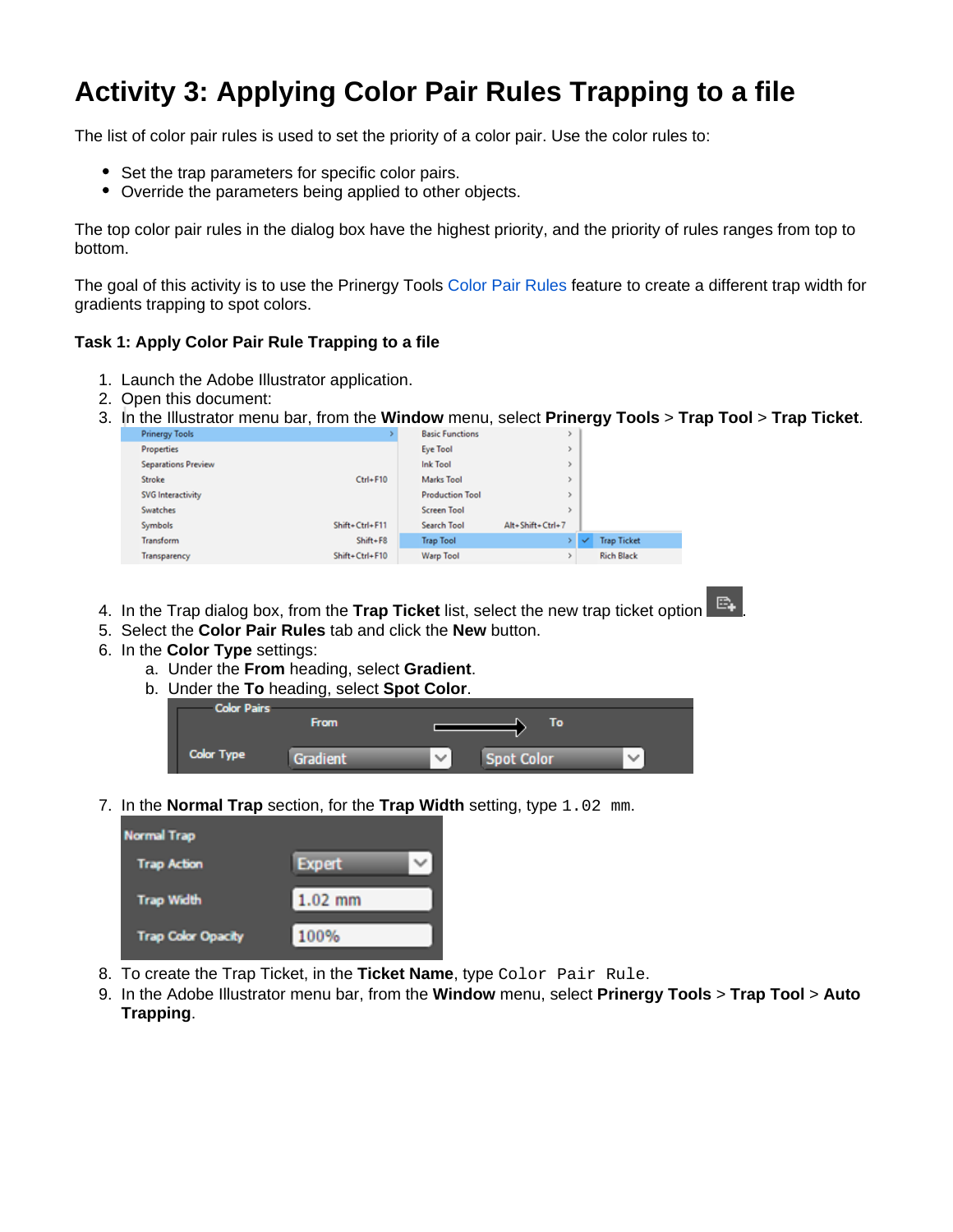| <b>Prinergy Tools</b>      |                | <b>Basic Functions</b> |                  |                         |              |
|----------------------------|----------------|------------------------|------------------|-------------------------|--------------|
| <b>Properties</b>          |                | <b>Eye Tool</b>        |                  |                         |              |
| <b>Separations Preview</b> |                | <b>Ink Tool</b>        |                  |                         |              |
| Stroke                     | $Ctrl + F10$   | <b>Marks Tool</b>      |                  |                         |              |
| <b>SVG</b> Interactivity   |                | <b>Production Tool</b> |                  |                         |              |
| <b>Swatches</b>            |                | <b>Screen Tool</b>     |                  |                         |              |
| Symbols                    | Shift+Ctrl+F11 | Search Tool            | Alt+Shift+Ctrl+7 |                         |              |
| Transform                  | Shift+F8       | <b>Trap Tool</b>       |                  | <b>Trap Ticket</b>      | Shift+Ctrl+U |
| Transparency               | Shift+Ctrl+F10 | <b>Warp Tool</b>       |                  | <b>Rich Black</b>       |              |
| Type                       | э              |                        |                  | <b>White Underprint</b> |              |
| <b>Variables</b>           |                |                        |                  | <b>Interactive Trap</b> |              |
| <b>Rough Librariac</b>     |                |                        |                  | Auto Trapping           | Alt+Ctrl+F   |
|                            |                |                        |                  |                         |              |

10. In the Trap dialog box, from the **Trap Ticket** list, select the **Color Pair Rules** trap ticket that you created earlier.

| 1   1                   1        <br><b>Trap</b> | «               |
|--------------------------------------------------|-----------------|
| <b>Ink Name</b>                                  | <b>Ink Type</b> |
| M                                                | <b>Normal</b>   |
|                                                  | <b>Normal</b>   |
| PANTONE 872 CVC                                  | <b>Normal</b>   |
| PANTONE Hexachrome Cyan C                        | <b>Normal</b>   |
| c                                                | <b>Normal</b>   |
|                                                  |                 |
|                                                  |                 |
| <b>Trap Ticket</b>                               |                 |
| <b>Color Pair Rules</b><br>Eθ<br>$\checkmark$    |                 |

Þ 11. Click the Trap button:

If no objects have been selected, a message window will appear asking if you want to select all objects.